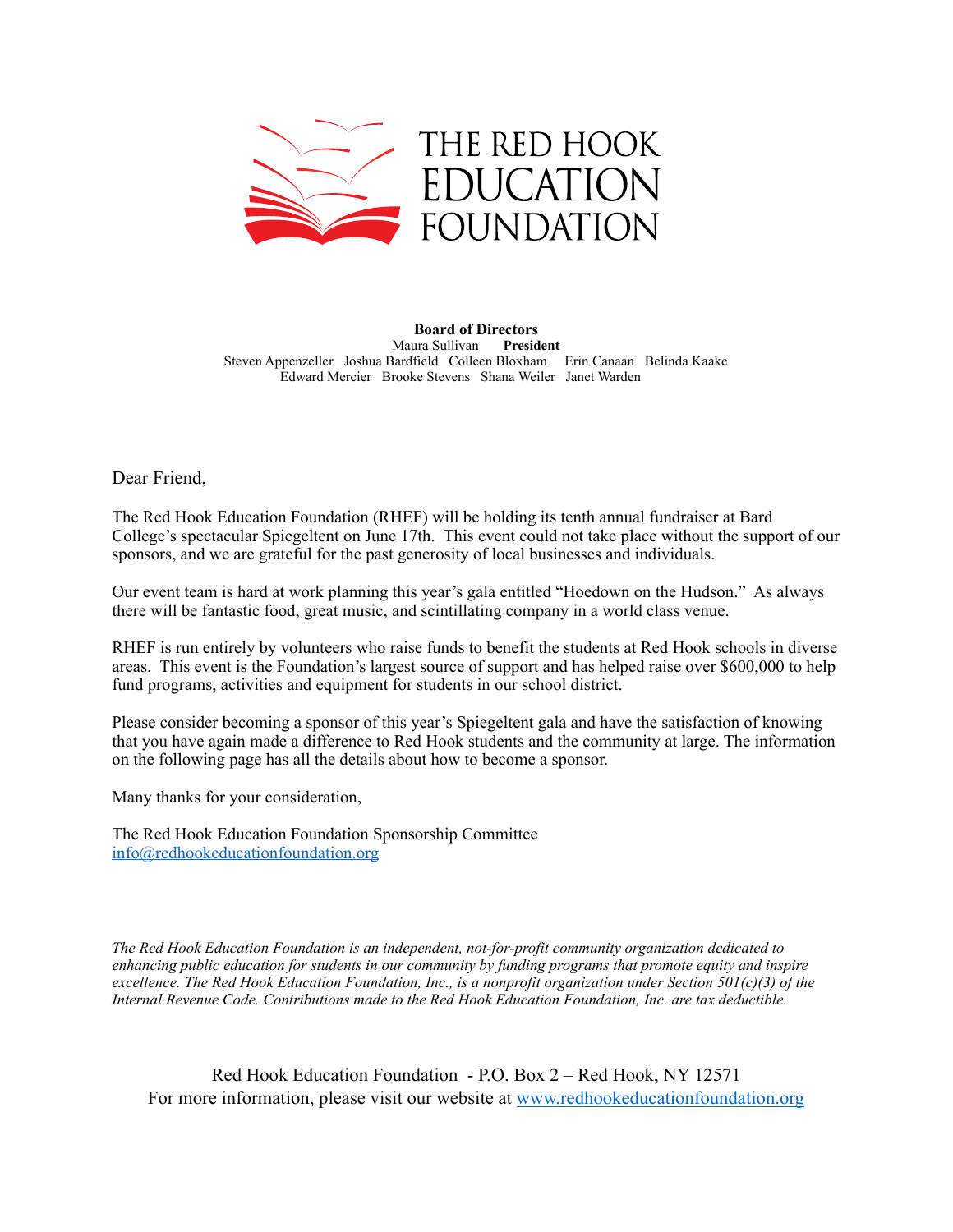

**Board of Directors**  Maura Sullivan **President** Steven Appenzeller Joshua Bardfield Colleen Bloxham Erin Canaan Edward Mercier Brooke Stevens Shana Weiler Janet Warden

## **2022 RHEF Annual Benefit Sponsorship Opportunities**

| <b>Sponsorship Level</b>             | <b>Promotional Recognition</b>                                                                                                         | <b>Gala Tickets</b>                                                                    |
|--------------------------------------|----------------------------------------------------------------------------------------------------------------------------------------|----------------------------------------------------------------------------------------|
| <b>Platinum</b><br>\$5,000 and above | Full page in event program<br>٠<br>Recognition in all promotional<br>٠<br>materials<br>Recognition on RHEF website<br>and social media | Eight tickets to 2022 Spiegeltent gala<br>with reserved VIP booth and table<br>service |
| Gold<br>\$2,500                      | Full page in event program<br>٠<br>Recognition on RHEF website<br>٠<br>and social media                                                | Eight tickets to 2022 Spiegeltent gala                                                 |
| <b>Silver</b><br>\$1,000             | Half page in event program<br>٠<br>Recognition on RHEF website<br>٠<br>and social media                                                | Six tickets to 2022 Spiegeltent gala                                                   |
| <b>Bronze</b><br>\$500               | Quarter page in event program<br>٠<br>Recognition on RHEF website<br>$\bullet$<br>and social media                                     | Four tickets to 2022 Spiegeltent gala                                                  |
| <b>Sponsor</b><br>\$300              | Recognition in event program<br>٠                                                                                                      | Two tickets to 2022 Spiegeltent gala                                                   |

## *Join Us in Making a Difference*

*The Red Hook Education Foundation, Inc., is a nonprofit organization under Section 501(c)(3) of the Internal Revenue Code. Contributions made to the Red Hook Education Foundation, Inc. are tax deductible.*